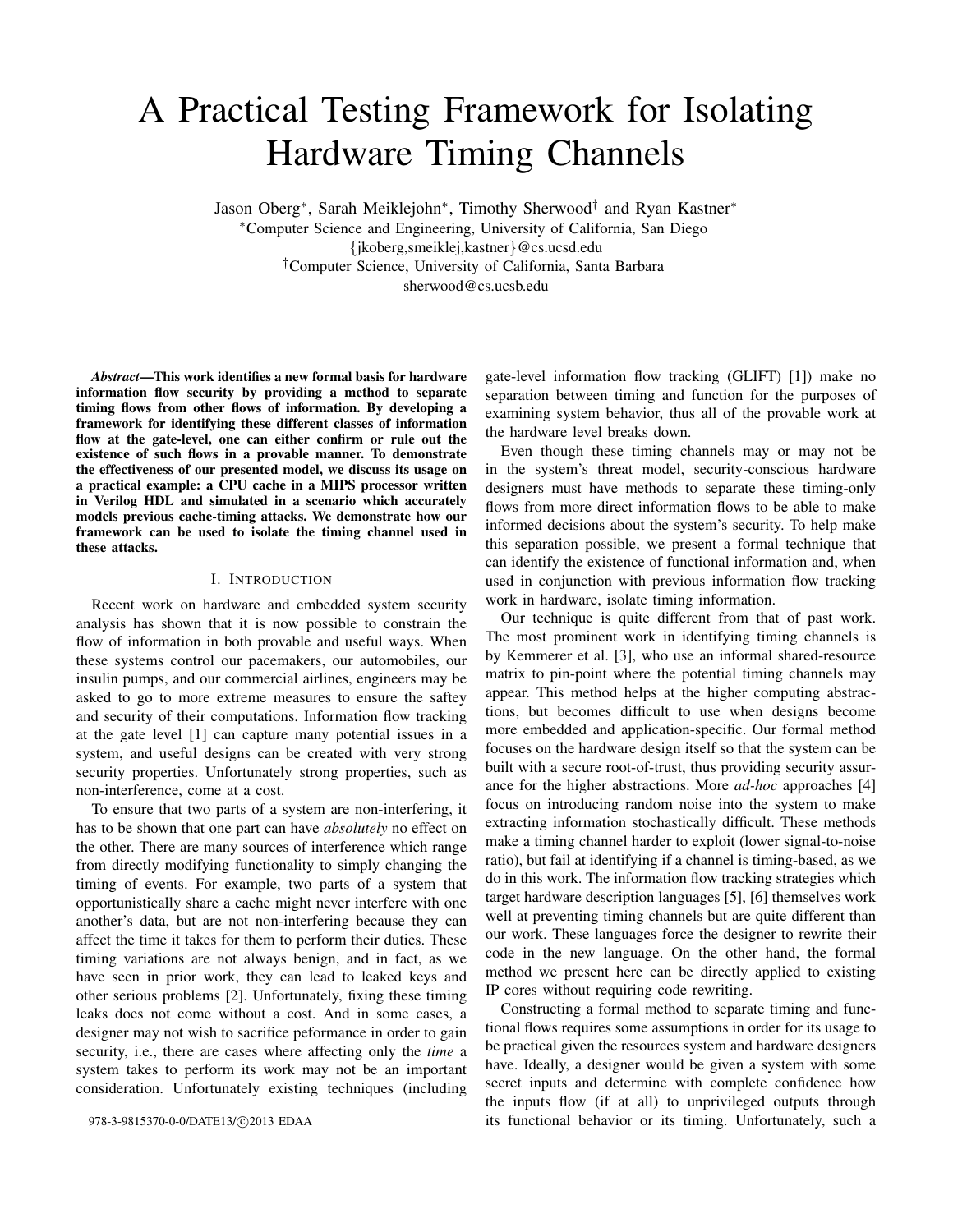guarantee is likely to be too strong to prove in practice, especially with the growing complexity of embedded systems. Rather than demonstrating provable non-interference, this work therefore strives to provide a practical testing framework that fits well with existing testing techniques and tools. By relaxing such strong guarantees, our framework can be easily used by engineers and system designers to test for and separate functional and timing flows.

To show the practicality of our framework, we explore in Section III a common shared resource which is at the heart of interference in modern systems: the CPU cache. As previously mentioned, the cache is a common vulnerability in systems, as it is typically susceptible to leaking secret information through time. We show how the information leak in the cache is directly from a timing channel. For this example, we do not make claims about complete information security, but rather higher assurance in identifying the presence of functional information and separating it from timing channels.

## II. ISOLATING TIMING CHANNELS

As discussed in past work [7], GLIFT allows system designers to determine if any information flows exist within their systems; we clarify here that we use information flow to mean a logical flow, as we consider other types of flows (e.g., physical phenomena such as electromagnetic radiation or power fluctuations) as out of the scope of this work. Logical flows can be further broken down into two types: *functional* flows and *timing* flows. Intuitively, a functional flow exists for a given set of inputs to a system if their values affect the values output by the system (for example, changing the value of a will affect the output of the function  $f(a, b) := a + b$ , while a timing flow exists if information about the input can be learned from the latency of the execution. While GLIFT will tell the designer only if any such flow exists, we describe in this section how to determine whether or not the system contains specifically functional flows. Used in conjunction with GLIFT as shown in Figure 1, this technique allows us to also determine if timing flows (and therefore channels) exist. If GLIFT determines that a flow does exist but we can demonstrate that no functional flow exists, then we know that a timing flow must exist. What is left open, however, is the case in which GLIFT determines that a flow exists but we determine that a functional flow does exist; in this case, we are unable to determine if a timing flow exists as well.

### *A. Finding functional flows*

Before we describe how to determine whether or not functional flows exist, we must first define functional flows and related notions formally. We start with the notion of time; as we are working at the gate level, the only notion of time that we consider is the system clock.

Definition 1. *The* clock *is a function with no inputs that outputs values of the form*  $b \in \{0, 1\}$ . A clock tick *is the event in which the output of the clock changes. Finally, a* time t *is the number of clock ticks that have occurred, and* T *is the set containing all possible values of* t*.*



Fig. 1. How our method can be used with GLIFT to isolate timing channels. If GLIFT says theres a flow and we do not find a functional flow, we know there exists a timing channel. If we find a functional flow (GLIFT will also indicate a flow) we cannot conclude the existence of a timing channel.

Our formal definition of time captures what we intuitively expect: some stateless hardware component will output a stream of ticks, and a separate stateful component will measure the number of ticks and use this to keep track of time. By keeping track of time, we can define an *event* as a given value at a certain point in time.

**Definition 2.** (from [8]) *For a set* Y, *a* discrete event *is the pair*  $e := (y, t)$  *for*  $y \in Y$  *and*  $t \in T$  *(where we recall*  $T$  *is the set of all possible time values). We also define functions that recover the value and time components of an event as*  $val(e) = y$  *and* time(e) = t *respectively.* 

To keep track of how values change over time, we can also define a sequence of events as a *trace*.

**Definition 3.** *For a value*  $n \in \mathbb{N}$  *and a set* Y, *a* trace  $A(Y, n)$ is a sequence of discrete events  $\{e_i = (y_i, t_i)\}_{i=1}^n$  that is *ordered by time; i.e.,* time $(e_i)$  < time $(e_{i+1})$  *for all i,*  $1 \leq$  $i < n$ , and such that  $val(e_i) \in Y$ , time $(e_i) \in T$  for all i,  $1 \leq i \leq n$ . When the values of Y and n are clear, we omit *them and refer to the trace simply as* A*.*

The way in which we have currently defined an event is quite broad: any value at any time can be considered an event. In many cases, however, events in this trace may be redundant, as the system might output the same value for many clock ticks while performing some computation. In this case, we would be interested not in the entire progression of events, but only in the case when the value of the output changes. To capture this, we define the *distinct* trace.

**Definition 4.** For a trace  $A(Y, n)$ , the distinct trace of A is *the largest subsequence*  $d(A) \subseteq A(Y, n)$  *such that for all*  $e_{i-1}, e_i \in d(A)$  *it holds that* val $(e_i) \neq \text{val}(e_{i-1})$ *.* 

Constructing the distinct trace  $d(A)$  of A is quite simple: first, include the first element of A in  $d(A)$ . Next, for each subsequent event e, check whether the last event  $e'$  in  $d(A)$  is such that val $(e') = \text{val}(e)$ ; if this holds, then skip e (i.e., do not include it) and if it doesn't then add  $e$  to  $d(A)$ .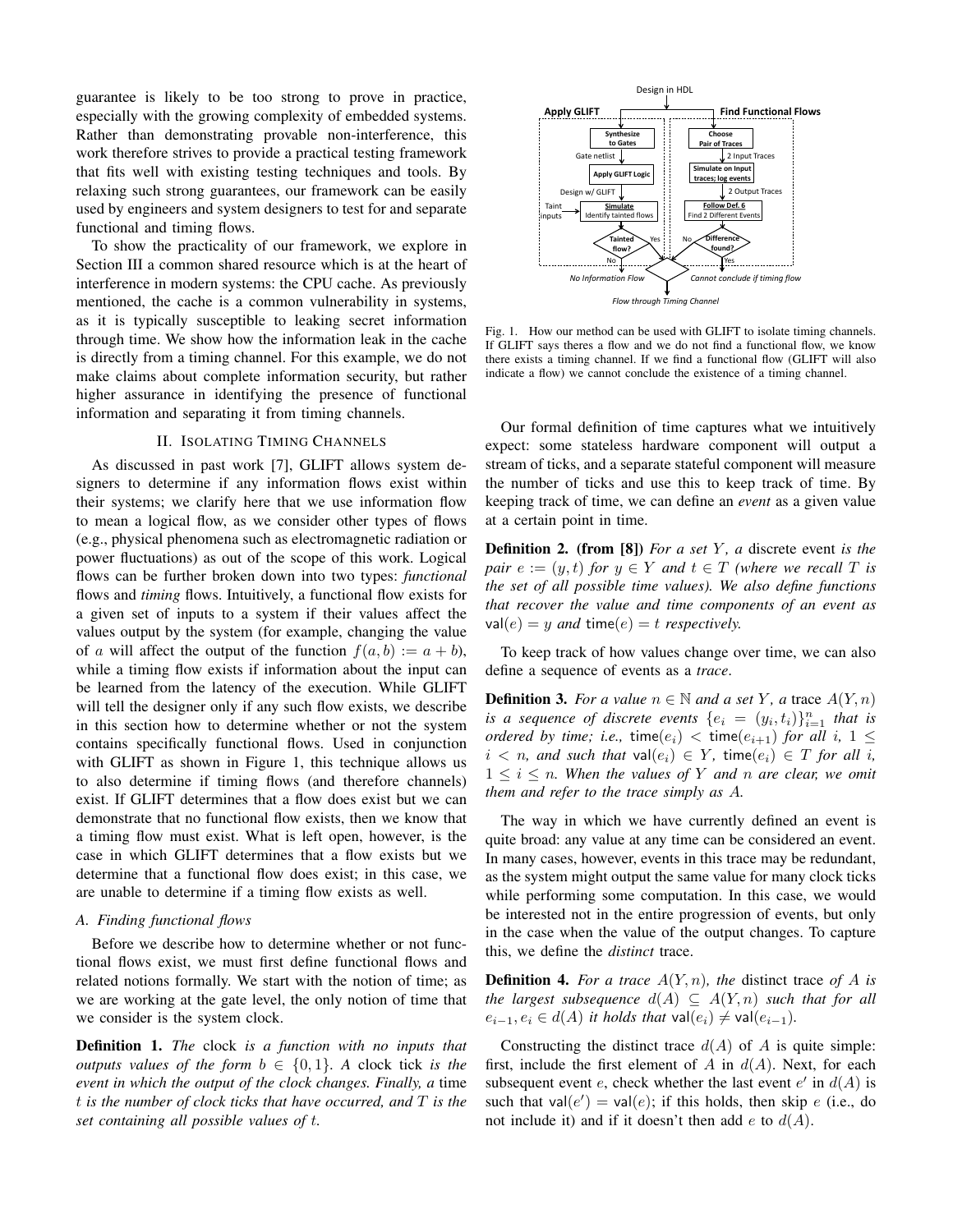With these definitions in hand, we can now attempt to model some system  $S$  that takes as input a value  $x$  in some set  $X$ and returns a value  $y$  in some set  $Y$ . To be fully general and consider systems that take input and output vectors rather than single elements, we assume that  $X = X_1 \times \ldots \times X_n$  and that  $Y = Y_1 \times \ldots \times Y_m$  for some  $m, n \geq 1$ , which means that an input x looks like  $x = (x_1, \ldots, x_n)$  and an output y looks like  $y = (y_1, \ldots, y_m)$ . To furthermore acknowledge that the system is not static and thus both the inputs and outputs might change over time, we instead provide as input a trace  $A(X, k)$ for some value k, and assume our output is a trace  $A(Y, k)$ .

We are now ready to begin discussing functional flows. Recall first our intuition: a functional flow exists for a set of inputs  $I$  to the system  $S$  if their values affect the value of the output. One natural way to then test whether or not the value of these inputs affects the value of the output is to change their value and see if the value of the output changes; concretely, this would mean running  $S$  on two different traces, in which the values of these inputs are different. In order to isolate just this set  $I$ , however, it is necessary to keep the value of the other inputs the same. To ensure that this happens, we define what it means for two traces to be *value preserving*.

**Definition 5.** *For a set of inputs*  $\{x_i\}$  *for*  $i \in I$  *and two traces*  $A(X, k) = (e_1, \ldots, e_k)$  and  $A(X, k)' = (e'_1, \ldots, e'_k)$ , we say *the traces are* value preserving *with respect to* I *if for all*  $e_j \in A$  and  $e'_j \in A'$  it is the case that  $\text{time}(e_j) = \text{time}(e'_j)$ ,  $\overline{and}$  if  $\mathsf{val}(e_j) = (a_1, \ldots, a_n)$  and  $\mathsf{val}(e'_j) = (a'_1, \ldots, a'_n)$ , then  $a_i = a'_i$  for all  $i \notin I$ .

If two traces are value preserving, then by this definition we know that the only difference between them is the value of the inputs  $\{x_i\}$ , which is exactly what we need to test for functional flows. We start by defining a relatively weak definition for a functional flow where  $S(A)$  denotes S executing on input trace A:

Definition 6 (Functional flow). *For a deterministic system*  $implementation S with input space X and output space Y$ , *we say that a* functional flow *exists with respect to a set of inputs*  $\{x_i\}_{i\in I}$  *and input traces*  $A(X, k)$  *and*  $A(X, k)'$  *that are value preserving with respect to* I *if for* B := S(A) *and*  $B' := S(A')$  *it is the case that there exists events*  $e_j \in d(B)$ *and*  $e'_{j} \in d(B')$  *such that*  $\mathsf{val}(e_{j}) \neq \mathsf{val}(e'_{j}).$ 

Having no functional flow says that, given the output  $B$ , by observing  $B'$  as well, we do not learn any additional functional information about the inputs  $\{x_i\}$  beyond what we learned just from seeing  $B$ . It does not, however, strictly guarantee that a functional flow does not exist, as it might exist in the context of two other traces beyond the ones we consider; a definition that would truly rule out functional flows would therefore say that a functional flow does not exist if two such input traces do not exist (due to space constraints we omit this formal definition here). While our definition therefore provides weaker guarantees on the existence of a functional flow, it allows for the most efficient testing: we need to pick only two traces, rather than attempt to enumerate over the entire space. While this does not imply the complete lack of any functional flow, running this procedure with more pairs of traces would only strengthen the evidence.

## III. CACHE TIMING CHANNEL

Recent work has shown CPU caches to be one of the biggest sources of hardware timing channels in modern processors [2]. Many data encryption algorithms, such as the advanced encryption standard (AES), use look-up tables based on the value of the secret key. Since a look-up table will return a value in an amount of time that is directly correlated with whether or not the value is already cached, observing the timing of interactions with the look-up table could produce valuable information about the secret key. In previous work, this vulnerability has been used to completely extract the secret key of AES using three different types of attacks. In this work, we chose to look at an access-driven attack used by Osvik et. al [2] — although the methods presented here can also be applied to the other classes of attacks— as it is the easiest for us to demonstrate given our current test setup.

# *A. Identifying the Cache Attack as a Timing Channel*

In the access-driven cache timing attack on AES used by Osvik et al. [2] (specifically their Prime+Probe variant), a malicious process  $(M)$  first fills the contents of the cache by reading a fixed block of data. Next, a secret process  $(V)$ uses an unknown key to perform encryption. Finally, M reads the same block of data and observes which cache lines were evicted based on the latency of its memory accesses. Since the key is used to index into look-up tables, the malicious process can correlate fast accesses with the value of the secret key. This cache attack is clearly a type of timing attack, as it critically relies on the timing information available to M. In this section, we demonstrate this more formally by using GLIFT and our model from Section II to prove that these flows are temporal.

We first designed a complete MIPS-based processor written in Verilog. The processor is capable of running several of the SPEC 2006 benchmarks including mcf, specrand, and bzip2, in addition to two security benchmarks: sha and aes, all of which are executed on the processor by being simulated in ModelSim SE 10.0a. All benchmarks are cross-compiled to MIPS assembly using the SESC gcc compiler; the binary is then loaded into instruction memory using a Verilog testbench. The architecture of the processor consists of a 5-stage pipeline and 32 entry direct mapped cache (e.g. 1-way), although we note that our analysis applies directly to a cache with greater associativity. We chose to use a small cache to speed up the simulation and reduce synthesis time.

Since our particular region of interest is the cache, we focus our analysis directly on this subsystem. To do so, we apply GLIFT logic to the cache system as described in past work [7]. Specifically, we remove the hardware modules associated with the cache (cache control logic and the memory itself) and synthesize them to logic gates and flip-flops using Synopsys' Design Compiler targeting its and or.db library. We then